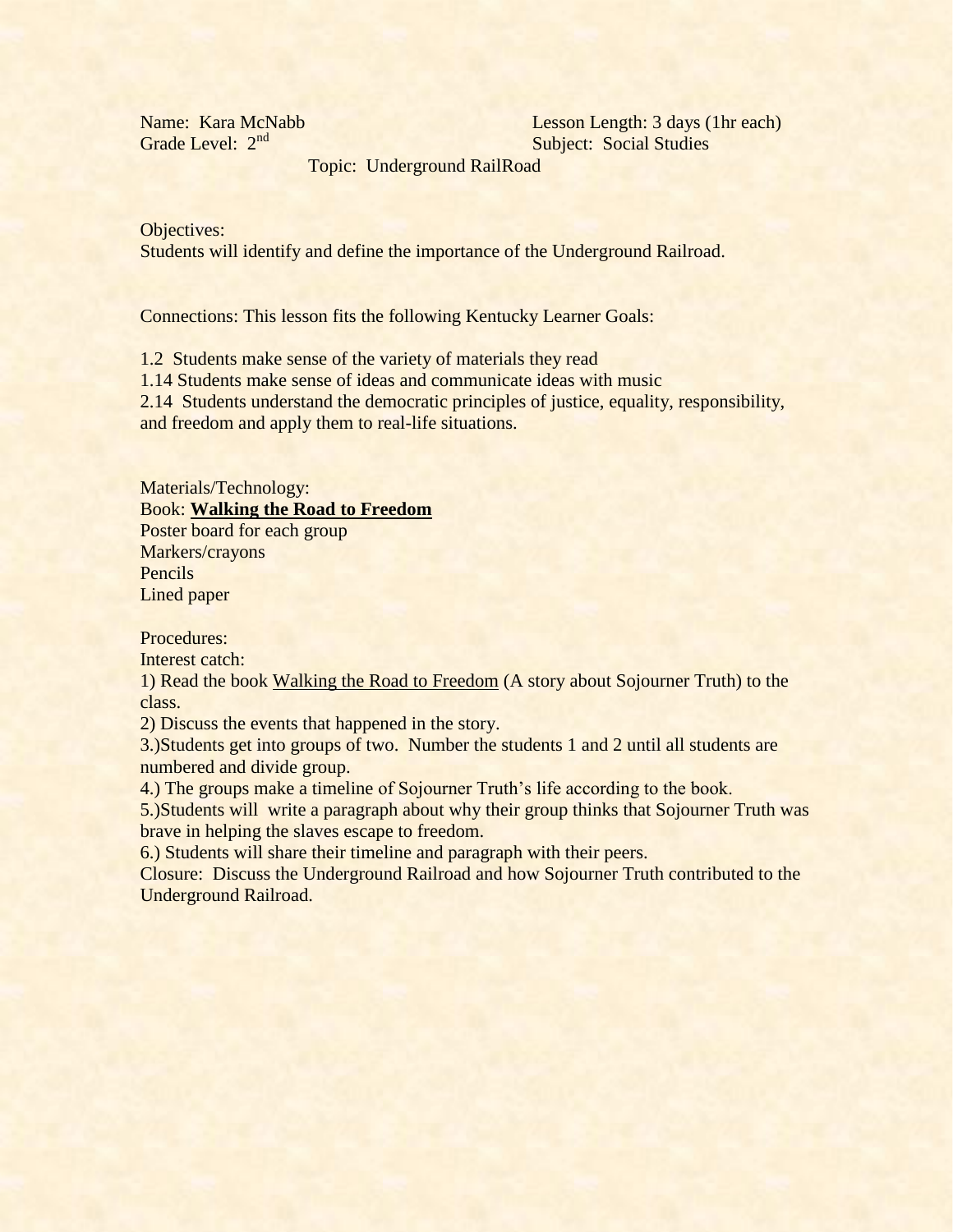





#### Websites:

<http://www.geocities.com/Athens/Oracle/9840/sojourn.html> <http://womenshistory.about.com/library/bio/bltruth.htm> <http://library.thinkquest.org/10320/Truth.htm> <http://www.noho.com/sojourner/>

### Student Assessment:

Observation: Observe if students are actively participating in class discussion and activities.

Work samples: Students complete timeline and paragraph, assess for understanding.

## Day 2

Materials: Book: Follow The Drinking Gourd picture of the constellation, the Big Dipper gourd Computer with internet access

#### Procedures:

Have you ever looked at the sky? Do you think you could follow a star to get you somewhere?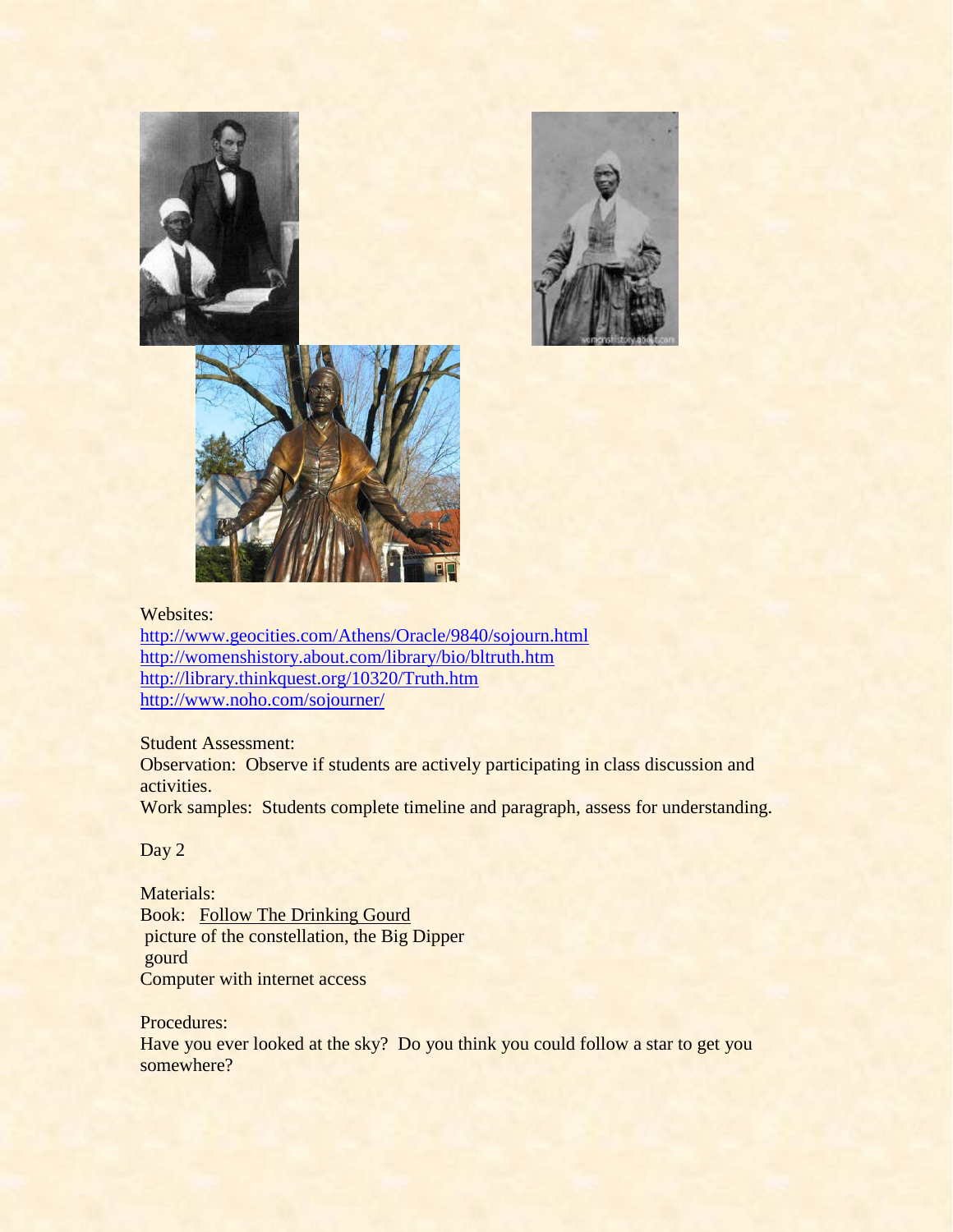Show the children a picture of the constellation, the Big Dipper, and point out its relationship to the North Star. Discuss if students have ever noticed this constellation in the sky.

Show the students the gourd and discuss how you would make it into a dipper for water. Read the story Follow the Drinking Gourd to the students.

Students will visit<http://www.madison.k12.wi.us/planetarium/ftdg1.htm> to teach the meaning of each verse of the song.

Have some of the students act out the words as some of the other students read the words. Give the students a copy of the words, sing the song together.



Assessment:

Observation: Observe if students are actively participating in class discussion and activities.

# Day 3 Materials: Paper Pencils (graphic organizer if needed)



Procedures:

Ask the students to imagine how a slave might have felt.

1) Have each student brainstorm about the feelings that a slave may have felt. Students may use an organizer.

2) Ask the students how a slave might have felt while traveling through the Underground Railroad (afraid, worried). Give the students two minutes to brainstorm about this.

3) Students need to brainstorm for two minutes about how they might have felt when they hit freedom (free, safe and happy).

4.)Students will write a story using the writing prompt: My trip to freedom, to write a story of how they may have felt if they were a slave on their journey to freedom. 5.)Students will share their story with their peers.

## Assessment:

Work Samples: Students will write a story showing they understand the emotion/feelings the slaves may have felt during the Underground Railroad.